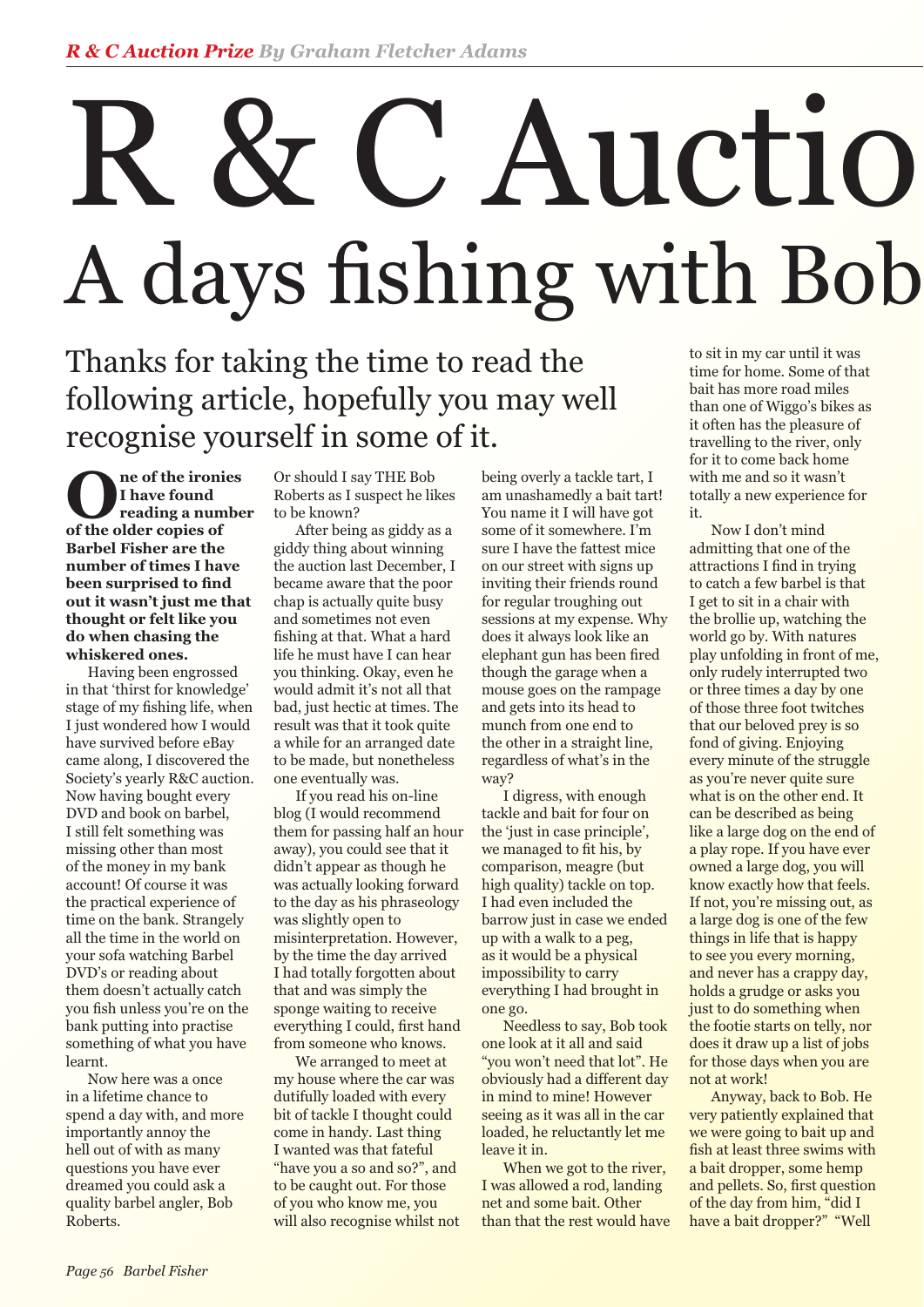## n Prize Roberts

yes I do," I said but it was sat at home in the garage as I never took it with me on the Trent. A second look of disapproval followed. However luckily he had brought his with him, and so off we went.

 On the way down he had asked what I wanted from the day, and I answered without hesitation that I would like to learn about watercraft. Now those of you who regularly catch and have an inbuilt barbel detector would just laugh to say fancy wanting to spend the day with a man with a barbel brain the size of a planet, and you want to talk watercraft. However, when you are the kind of person that just loves the pictures in the book that says cast here without really understanding why, now was the chance to find out!

 I was hoping that when I returned on my own, I might have a better understanding of the features I should be looking for in a swim.

 After walking approximately a mile with no tackle along the length of the river I had chosen to go to, he picked out what from his point of view were three very fishy looking swims. He explained in great detail why he had picked each particular swim, and every one was different. I have to say it was fascinating, looking for the feature in the water that was causing the crease in one peg, where there was an obvious snag feature in the water fishing upstream of it to increase your chances

of landing any fish from the peg in another, and a simple change in the speed of flow in the last one, which he took to denote deeper water.

 It was also great to see other peoples' faces as Bob and I appeared in their peg asking how they were getting on. I could almost read their minds. "Is it or isn't that the famous Graham?" No, you're quite you right they didn't, even the bailiff had a 'do you remember me Bob' tale, when he came across us. It must be hard for the guy to get some private fishing time, which we all take for granted.

 Even whilst talking to others, he was thinking where were they casting, had they caught anything? Not for today he said, but for that time when you might just fish that peg, if fish were being caught, it's useful to know where the x was, as invariably where there is one, there is likely to be more. He also observed that they had a couple of bites early on, and a fish but the peg had died after that. That was something that I had taken for granted, as that's what often happened on that stretch. He simply said poor pre baiting or feeding was the most likely cause. Most people you observe don't cast particularly to a constant spot, or let the fish get comfortable over a bed of bait before tackling them. Good points well made and with real examples that I could see, and more importantly understand.

Two hours into the trip,



and I'd still not managed to so much as wet a line, but I had learnt so much already that any fishing was going to be a bonus. Indeed, at this point if he had said I needed to stand in the river on one leg with two pencils up my nose going "wibble wibble" to catch more barbel, then I would have done so without hesitation or question.

 He took the bait dropper and proceeded to put 10 loads into the swim, of a mixture of hemp and pellets, working between the three pegs, but explaining why he'd placed them where he did in each. I was like a little puppy dog following him up and down the banks in each peg, and couldn't wait to get a bait in. However, he explained that there was no great rush, and that we needed to let the fish get comfortable.

In the first peg, the water was actually clear enough to see the barbel come out from behind a large boulder and chase right up to the bait dropper as its load emptied out onto the river bed. Rather than frightening them, they were actually nudging it for the contents, little did they know.

 Obviously the second question of the day was did I have a pair of 'Polaroid's', as it made the fish observation a lot easier. Of course, with 30kg of tackle in the car, the answer was a no. Next disapproving look of the day followed!

 The pleasure of watching my first ever shoal of barbel

managed to on the Trent feeding was fantastic, and made me feel fourteen again. A feeling hopefully many of you connect with at some point in your season. It was new to me, and boy did I enjoy it!

> Anyway, I finally got a bait in that first peg where we had observed the shoal of by now feeding barbel. Needless to say, I had a bite within sixty seconds whilst touch ledgering (now that is exciting when you can see the fish milling around your bait!) and I promptly missed it! Next disapproving look followed!

 Bob went off to bait up again, and get the second peg ready for us to move down to, leaving me on a very steep slippery bank that obviously wasn't a peg, but did have a feature.

 Next put in and again within sixty seconds the rod shot round as the line pinged over my fingers, so I slid down the bank taking the landing net with me. All fingers and thumbs. trembling with excitement as the barbel did its best to take me into the river with him. A feisty fellow it was, and eventually I got it into my net after having Bob return and laugh at me as somehow I failed to get it anywhere near the net for the first three attempts.

 After unhooking and safely returning the fish did I get to cast in again? Not on your nelly. It was up and off into the next peg.

This time, we were fishing probably ten yards up from